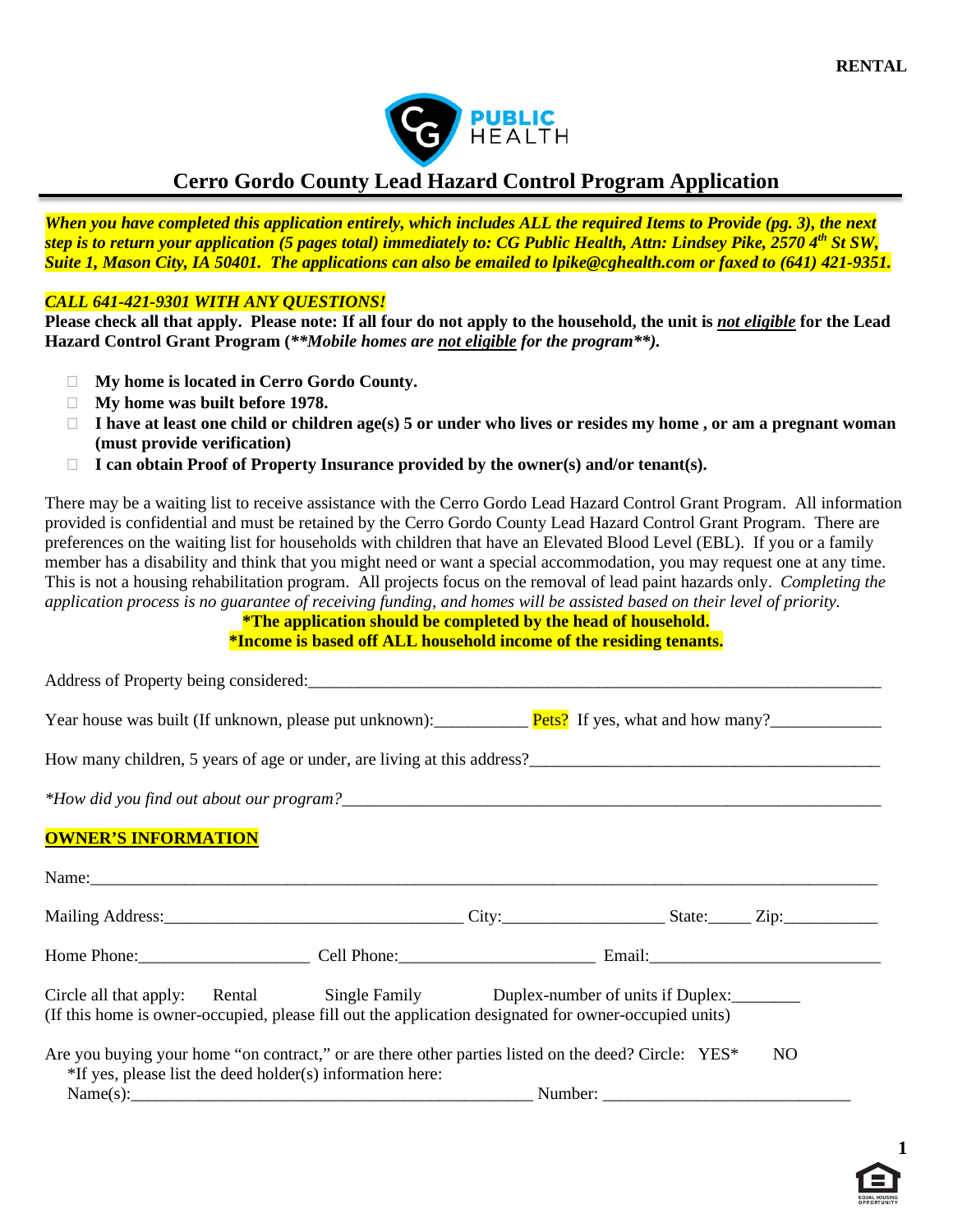## **RENTAL**

# **TENANT(S) INFORMATION**

| Mailing Address: City: City:                                        |  | $\text{State:}$ $\qquad \qquad \text{Zip:}$ |
|---------------------------------------------------------------------|--|---------------------------------------------|
| Phone Number:                                                       |  |                                             |
|                                                                     |  |                                             |
| *Are you a part of the Section 8 Voucher Rental Assistance Program? |  |                                             |

If known, do any of the children have an Elevated Blood Level (EBL)? If known, please fill out the following:

| <b>Family Member Tested for Lead</b> | Elevated Lead Level? Or   Date of Last Lead Test<br><b>Lead Poisoned?</b> (Y/N) | <b>Notes</b> |
|--------------------------------------|---------------------------------------------------------------------------------|--------------|
|                                      |                                                                                 |              |
|                                      |                                                                                 |              |
|                                      |                                                                                 |              |
|                                      |                                                                                 |              |

**NOTE**: To be eligible, the unit (house, apartment, etc.) must have been constructed prior to 1978, the occupant(s) must qualify under the HUD FY 2016 Income Limits noted below (income guidelines are subject to change), and there must be children living and/or frequently visiting (over 6 hours per week) at the unit 5 years of age or under. Income is based off Annual Gross Income before taxes.

# **Household Size: Circle the number of people currently living in this unit below**

| <b>Family Size</b> | person | person       | persons               | persons         | persons | <b>b</b> persons | persons | persons |
|--------------------|--------|--------------|-----------------------|-----------------|---------|------------------|---------|---------|
| Income Level       | 24.300 | 27,800       | 31.250<br>$^{\sim}$ 1 | 7.500<br>$\sim$ | .500    | 40,300           | .3.050  | 45,850  |
| Income Level 2     | 38,850 | .400<br>-44. | 49,950                | 59,950          | 59,950  | 64,400           | 68,850  | 73,300  |

## **HOUSEHOLD COMPOSITION (All those who live in the unit)**

| <b>ADULTS</b> (18 years and older) | Gender | Date of<br><b>Birth</b> | Age | <b>Social Security</b><br><b>Number</b> | $*$ Race $*$   Hispanic<br>Y/N | <b>Disabled</b><br>Y/N |
|------------------------------------|--------|-------------------------|-----|-----------------------------------------|--------------------------------|------------------------|
|                                    |        |                         |     |                                         |                                |                        |
|                                    |        |                         |     |                                         |                                |                        |
|                                    |        |                         |     |                                         |                                |                        |
|                                    |        |                         |     |                                         |                                |                        |

| <b>CHILDREN</b> | Gender | Date of      | Age | <b>Social</b> | Hispanic | *Race* |                           |
|-----------------|--------|--------------|-----|---------------|----------|--------|---------------------------|
|                 |        | <b>Birth</b> |     | Security #    | Y/N      |        | *For Statistics Only:     |
|                 |        |              |     |               |          |        | 1) White                  |
|                 |        |              |     |               |          |        | 2) Black/African          |
|                 |        |              |     |               |          |        | American                  |
|                 |        |              |     |               |          |        | 3) American               |
|                 |        |              |     |               |          |        | Indian/Alaska Native      |
|                 |        |              |     |               |          |        | 4) Asian                  |
|                 |        |              |     |               |          |        | 5) Native                 |
|                 |        |              |     |               |          |        | Hawaiian/Pacific Islander |
|                 |        |              |     |               |          |        |                           |
|                 |        |              |     |               |          |        |                           |

**Do you have daycare/childcare provided for your child(ren)? Yes\*\_\_\_\_\_\_\_\_\_ No \_\_\_\_\_\_\_\_\_**

**\*If yes, please provide the daycare/childcare provider or facility name and phone number:**

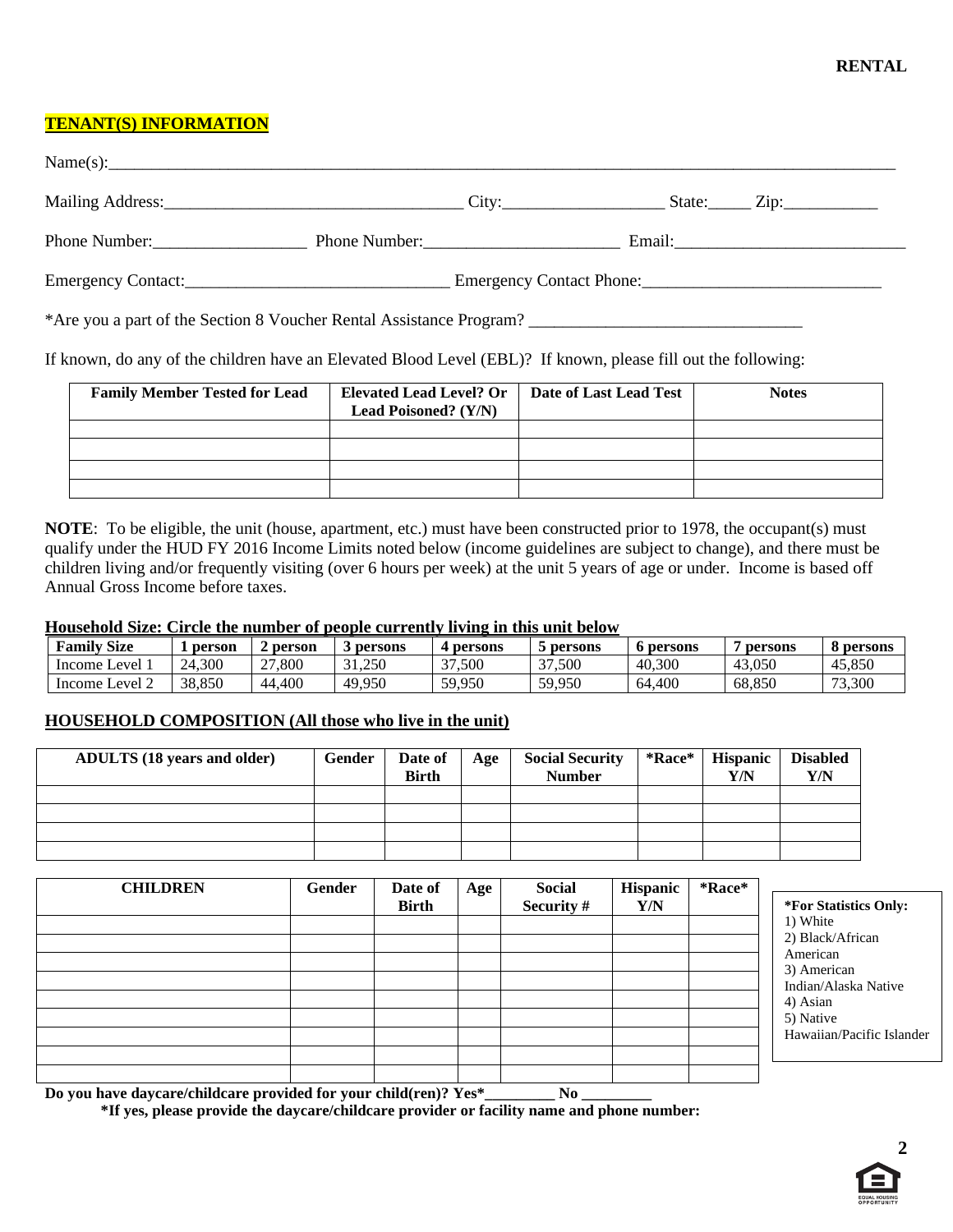Name **Number** 

**LIST ALL HOUSEHOLD INCOME** as per **IRS form 1040** definition of gross income, includes but is not limited to: wages, salary, bonuses, interest, dividends, rents, royalties, income from operating a business, alimony, pensions, annuities, share of income from partnerships and S corporates, and income tax refunds:

| <b>INCOME</b><br>List all household members<br>with income | <b>Gross Amount</b><br><b>Received</b> | <b>How Often</b><br><b>Received</b><br>(Weekly, Bi-<br>weekly, etc.) | <b>Provide the Name of</b><br><b>Employer</b> | <b>Provide the City/Town of</b><br><b>Employer</b> |
|------------------------------------------------------------|----------------------------------------|----------------------------------------------------------------------|-----------------------------------------------|----------------------------------------------------|
|                                                            |                                        |                                                                      |                                               |                                                    |
|                                                            |                                        |                                                                      |                                               |                                                    |

# **ITEMS TO PROVIDE:**

**You** *MUST* **turn in the following items along with your application in order to be considered for the program. Please check off the items as you prepare your application.**

## **OWNERS MUST PROVIDE:**

- $\Box$  Application completed in full and signed by owner(s) and head of household.
- $\Box$  Proof of property insurance
- $\Box$  Proof of up-to-date Mortgage payment(s)
- □ Copy of a Deed for the property (Cerro Gordo County Recorder's Office)
- □ Copy of Photo ID

## **TENANTS MUST PROVIDE:**

- $\Box$  Application completed in full and signed by all appropriate tenants in the household.
- $\Box$  Birth Certificate for any child the age of 5 or under, or an official form of birth verification.
- □ Photo ID of the Head of Household
- *\*\*If you are a part of Section 8 Voucher Rental Assistance Program, you will not need to provide any of the remaining items except for the parent verification form, if applicable\*\**
- Copy of last **2 months** of paystubs for anyone employed at age 18
- Most recent **2 months** of bank statements (**BOTH** savings and checking accounts)
- $\Box$  Copy of most recent Income Tax Return (FULL Tax Return)
- $\Box$  Copies of Social Security (SSI, SSA), Disability, or other Pension income, if applicable.
- $\Box$  DHS printout of: Food Stamps, Child Support, FIP, Medicaid, or Title 19, if applicable.
- If owner or occupant over the age of 18 does not work, a zero income affidavit form must be submitted
- If owner or occupant over the age of 18 is self-employed, a self-certification affidavit form must be submitted
- $\Box$  If child care is provided in the home, a parent verification form needs to be filled out

I certify under penalty of law that the information contained in this declaration is true, accurate and complete to the best of my knowledge. I understand that there are significant penalties for submitting false information, including the possibility of fines and imprisonment for knowing violations. I understand that any false information provided on or attached to this application will cause me to be disqualified for the Cerro Gordo County Lead Hazard Control Grant Program.

| SIGNATURE OF TENANT<br><b>(Head of Household)</b> | <b>DATE</b> |
|---------------------------------------------------|-------------|
| <b>SIGNATURE OF PROPERTY OWNER (1)</b>            | DATE        |
| SIGNATURE OF PROPERTY OWNER (2)                   | DATE        |

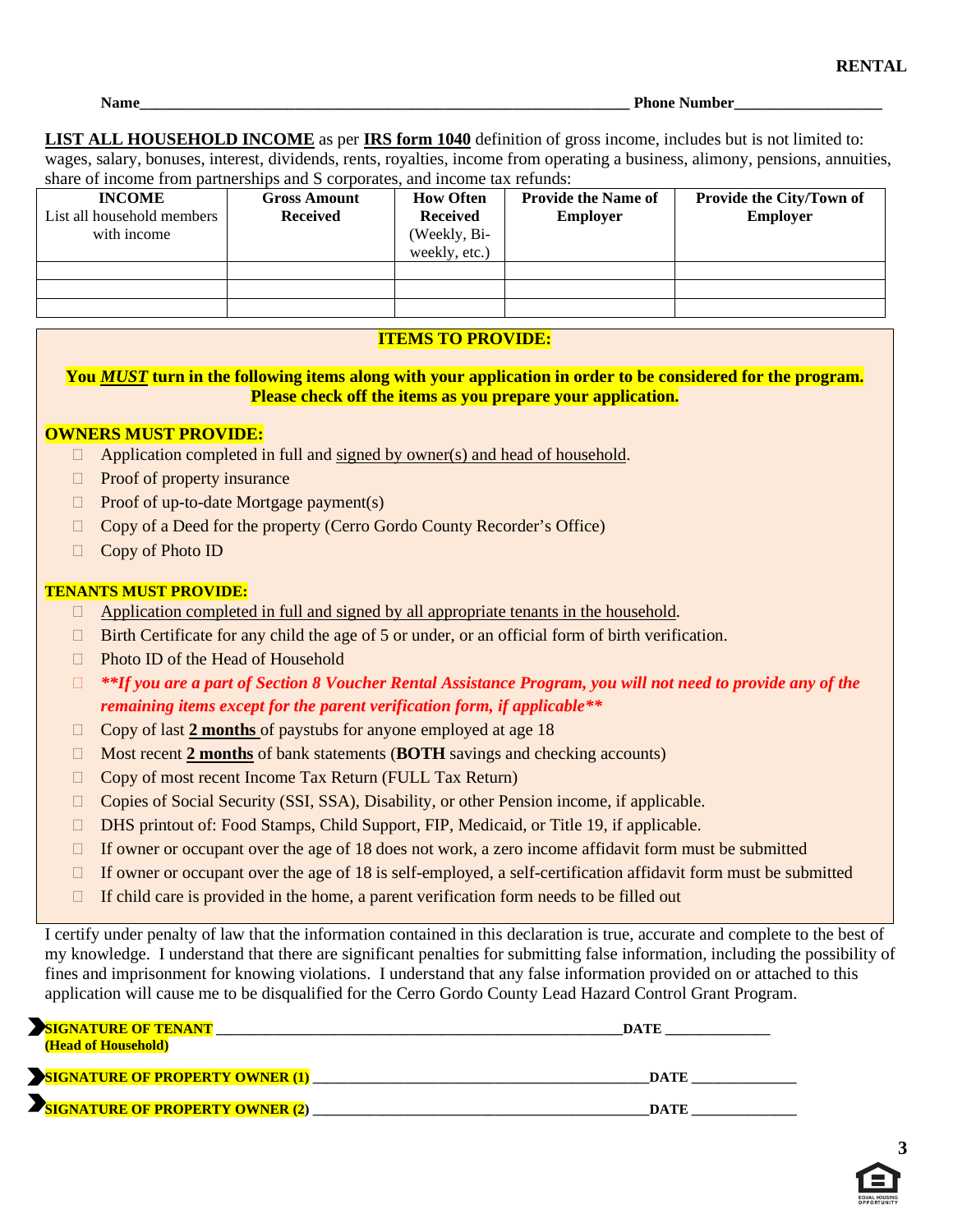# **CONSENT OF THE FOLLOWING:**

# **Release of Information Authorization**

I authorize and direct any federal, state, of local agency, organization, business, or individual to release to the Cerro Gordo County Department of Public Health any information or materials needed to complete and verify my application for participation and/or to maintain my continued assistance under the Lead Hazard Control Grant Program. I understand and agree that this authorization or the information obtained with its use may be given to and used by the U.S. Department of Housing and Urban Development (HUD) in administering and enforcing program rules and policies.

## **Consent for Photographs**

I hereby give my permission and consent for a representative of the Cerro Gordo County Lead Hazard Control Grant Program to take photographs of my home and property. I understand that the photograph(s) may be used in the application for improvements with the Cerro Gordo County Lead Hazard Control Grant Program. I hold the Cerro Gordo County partners harmless and free from any claims in connection with the consent and use of pictures. This consent is valid indefinitely unless revoked in writing.

## **Relocation Notification**

I understand that I am a voluntary participant in this program, and if I am approved for the Cerro Gordo County Lead Hazard Control Grant Program, tenants may need to vacate from my residence for a period of time while lead removal activities occur.

# **Release of Blood Lead Level Test Results**

I understand that blood tests will be taken of resident children 5 years of age or under before work begins. Families will be referred to their primary medical provide for blood lead testing. Children that are uninsured will be tested at Cerro Gordo Department of Public Health. If a child was tested prior to enrollment in the program, blood lead testing must have occurred within 6 months prior to start of intervention work. I authorize the Iowa State Hygienic Lab to release blood test results to the Cerro Gordo County Lead Hazard Control Grant Program. I further understand that any follow-up testing or medical treatment needed due to an elevated lead level is my responsibility.

# **Information Covered**

I understand that, depending on program policies and requirements, previous or current information regarding me or my household may be needed. *Verifications and inquiries that may be requested include but are not limited to*: identity or birth verification, employment, income, assets, bank statements, mortgage, property insurance, residence, rental activity, ownership, property taxes, Iowa's Immunization Registry Information System, child support documentation, daycare/childcare provider or facility etc.

## **Background Checks**

I authorize Cerro Gordo County Department of Public health, its officers, agents, and employees to conduct a background criminal and abuse check. I release and hold harmless Cerro Gordo County Department of Public Health, their officers, agents, and employees and the person(s) providing the information from any liability related to the performance or results of this check.

## **Conditions**

I agree that a photocopy of this authorization may be used for the purposes stated above and will stay in effect for a period of five years from the date signed. I agree to the Consent for Photographs, Relocation Notification, Release of Information, Information covered, and Conditions.

| SIGNATURE OF TENANT                                | <b>PRINTED NAME</b> | <b>DATE</b> |
|----------------------------------------------------|---------------------|-------------|
| (Head of Household)                                |                     |             |
| SIGNATURE OF HOH SIGNIFICANT OTHER                 | <b>PRINTED NAME</b> | <b>DATE</b> |
| SIGNATURE OF ANY OTHER TENANT (OVER 18 YRS OLD)    | <b>PRINTED NAME</b> |             |
| SIGNATURE OF PROPERTY OWNER (1)                    | <b>PRINTED NAME</b> | <b>DATE</b> |
| SIGNATURE OF PROPERTY OWNER/ SIGNIFICANT OTHER (2) | <b>PRINTED NAME</b> | <b>DATE</b> |